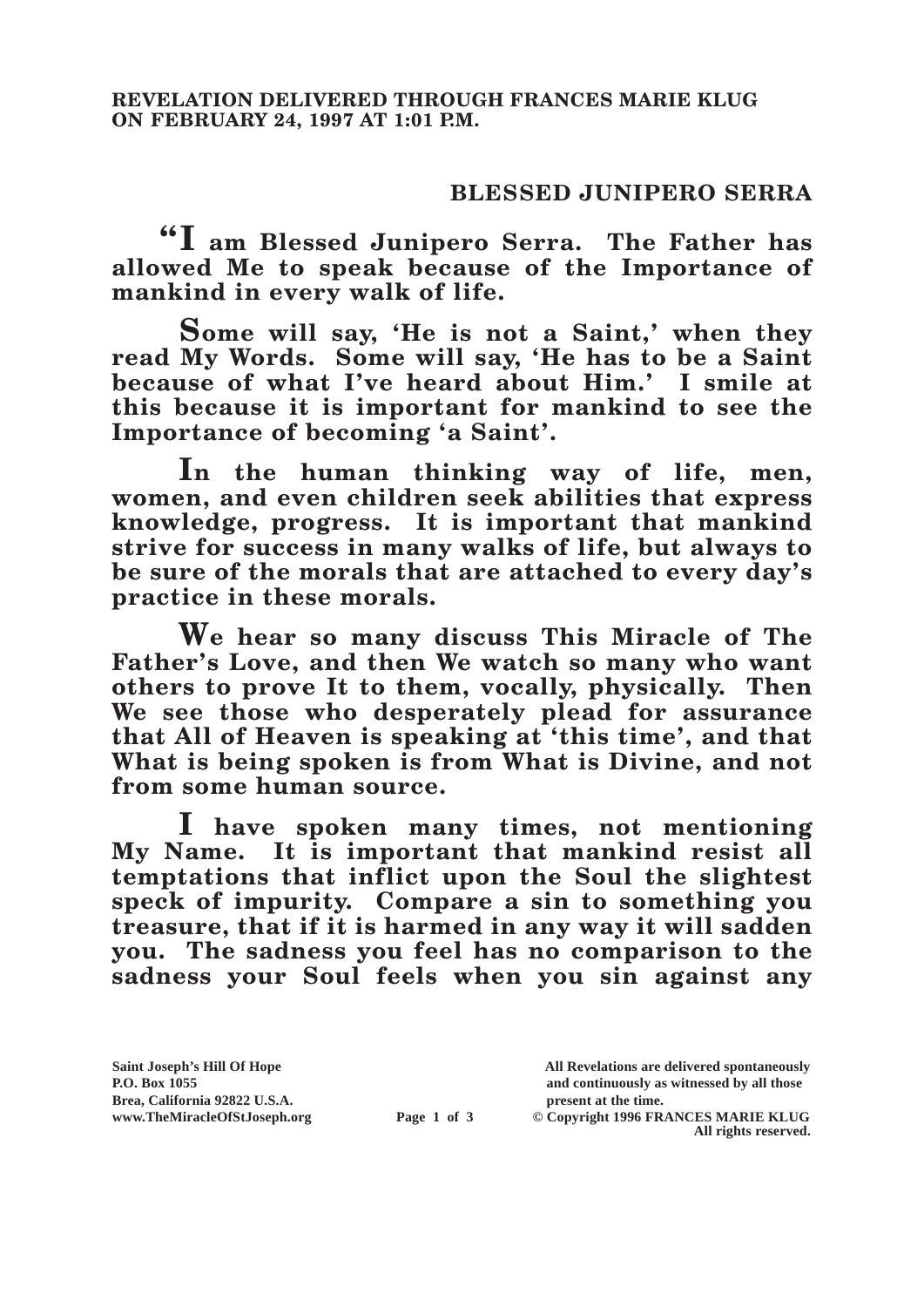**Commandment, and you practice immorality in any form, any degree.**

**There is much jealousy that surrounds This Miracle, but the individuals do not consider it jealousy. They feel that they have the right to condemn or condone, even when they inwardly know that What We speak is important for the good of their Soul.**

**When The Father gave to the world This Miracle of His Love, He gave It at a time when It was much needed, and in His Love for mankind, He has allowed so Many to speak through This Miracle in a variety of ways, instructing mankind on the Importance of human life, and the Reason for which it was created.**

**I beg of you, never turn your back on God. You have everything to help you understand the Importance of human life, and why it was created.**

**A long time ago, The Father passed through 'one human voice' The Commandments to live by, and to be lived by for all time to come. Mankind has a way of shortening the version of so many things, the description, the value, making things so concise for easier learning, thus eliminating Important Words of Direction, of Value. By leaving These Words out, it diminishes the Meaning, the full Concept, the Purpose for which the additional Words add the Greatness in which and for which, They were originally spoken.**

**When We hear questioning, doubt, jealousy, arrogance, on any given Revelation, it brings Us sadness because We know instinctively, immediately,** 

Brea, California 92822 U.S.A.<br>
www.TheMiracleOfStJoseph.org<br> **Page 2 of 3** © Copyright 1996 FR.

**Saint Joseph's Hill Of Hope All Revelations are delivered spontaneously P.O. Box 1055 and continuously as witnessed by all those** 

**Page 2 of 3** © Copyright 1996 FRANCES MARIE KLUG **All rights reserved.**